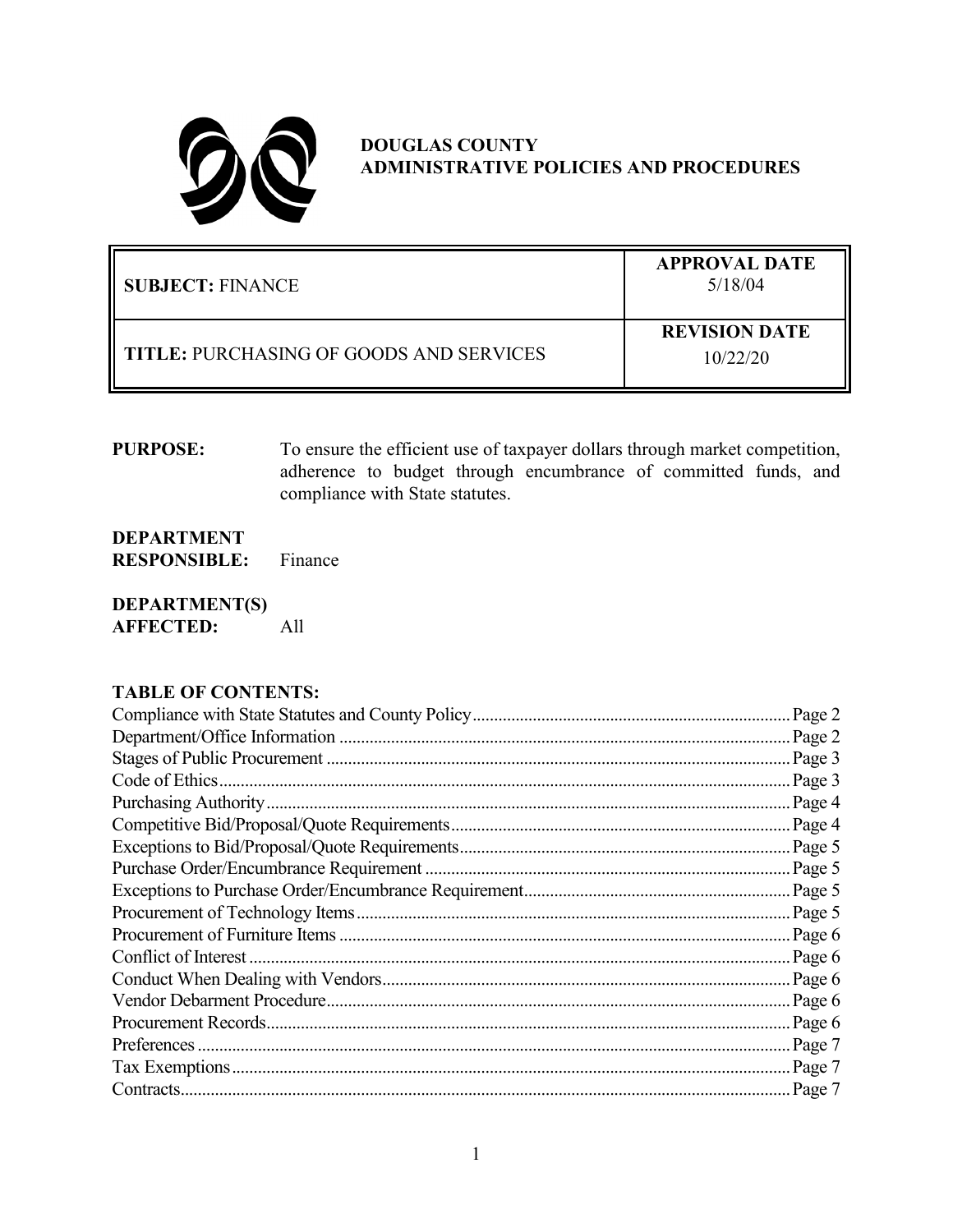## **POLICY:**

The objective of this policy is to:

- Clarify Douglas County procurement practices
- Establish consistent procurement procedures
- Strengthen public confidence in procurement activities
- Ensure the fair and equitable treatment of all individuals dealing with the County procurement system
- Encourage effective competition
- Maximize the value of taxpayer dollars

This policy is meant to assist each County employee who is directly or indirectly responsible for purchasing goods and/or services on behalf of the County. For situations not specifically addressed in this policy, Employees and Elected Officials are encouraged to contact the Purchasing Division.

- **1) Compliance with State Statutes and County Policy:** All expenditures shall be made in compliance with the Colorado Revised Statutes and adhere to all County policies issued relative to the purchase of goods and services and the expenditures of approved budget. Purchases or contracts made contrary to the policies will not be binding upon the County and the person making the purchase may be held personally liable.
- **2) Department/Office Information:** Purchasing provides all County Departments/Offices with a centralized source for pricing, research, quotations, bids, proposals, vendor contact, and problem solving assistance.

It is the intent of the Purchasing Division to consider the total cost of a product or service through its life-cycle and usage requirements. The Purchasing Division strives to establish long-term partnerships where feasible and continually improve services from our vendors. The Purchasing Division aims to minimize the total cost, not just the initial cost.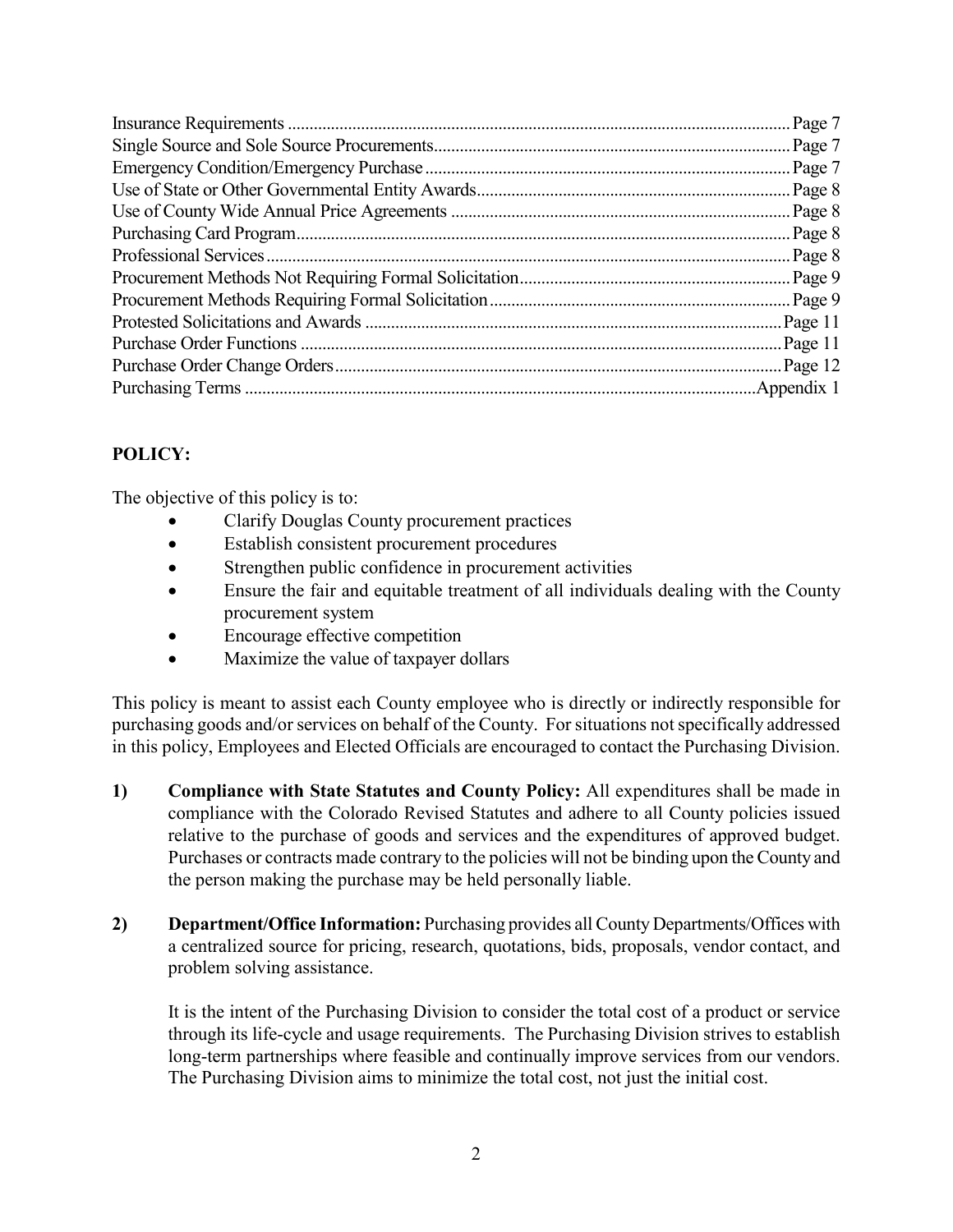The Purchasing Division uses many sources for goods and services, including the State of Colorado Price Agreements, General Services Administration (GSA) contracts, various purchasing cooperatives, and bids/proposals from other governmental entities. The Purchasing Division uses a variety of methods to fulfill departmental requirements. Bids, quotes, and proposals are solicited (from vendors) via the Rocky Mountain E-Purchasing System.

As a political subdivision of the State of Colorado, the Purchasing Division operates in accordance with the laws of the State of Colorado Procurement Code and Rules/Colorado Revised Statutes. The Procurement Code states that there must be open and fair competition. These methods include:

- a) Invitation for bids (C.R.S. 24-103-202)
- b) Requests for proposals (C.R.S. 24-103-203)
- c) Emergency procurements (C.R.S. 24-103-206)
- **3) Stages of Public Procurement:** Procurement in the public sector is the process through which a government acquires goods and services for its own use. The terms "purchasing" and "procurement" are often used interchangeably. However, strictly speaking, "purchasing" is only one of three stages of the procurement cycle.

The three stages of procurement are:

- a) **Planning and Scheduling** ~ Planning and scheduling of procurement activities to meet program and budgetary objectives;
- b) **Source Selection (Purchasing) ~** Source selection is the process through which all solicitations are issued, legal notices run, vendors selected, and the goods and/or services are received; and
- c) **Contract Administration**  $\sim$  Administration of the terms and conditions of the contract/purchase order and the appropriate invoices are paid.

One of the most important rules of public procurement to remember is that each procurement action results in a legal contract between the County and the supplier. Procurement activities are governed by common law and the State of Colorado Procurement Code and Rules/Colorado Revised Statutes. Therefore, individuals making procurement decisions are subject to legal constraints and exposure.

**4) Code of Ethics:** Douglas County Government is a member of the National Institute of Governmental Purchasing (NIGP), an international organization of purchasing professionals. The Institute believes, and it is a condition of membership, that the following ethical principles should govern the conduct of every person who makes purchases/procurement decisions for Douglas County. A link to the NIGP website, Code of Ethics page is as follows:<https://www.nigp.org/home/about-nigp/code-of-ethics>

#### A Procurement Professional:

a) Seeks or accepts a position as employee only when fully in accord with the professional principles applicable thereto and when confident of possessing the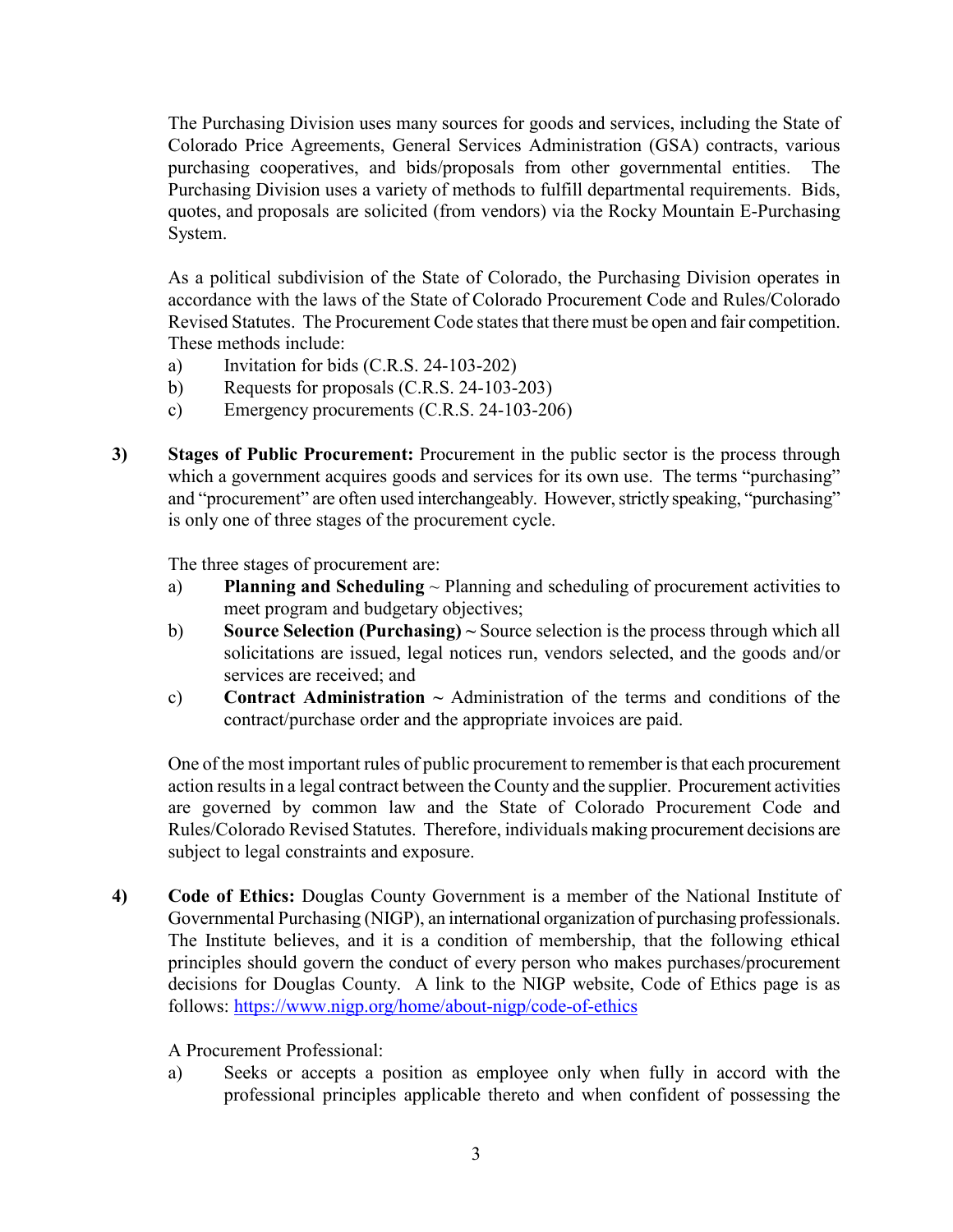qualifications to serve under those principles to the advantage of the employing organization.

- b) Believes in the dignity and worth of the services rendered by the organization and the societal responsibilities assumed as a trusted public servant.
- c) Is governed by the highest ideals of honor and integrity in all public and personal relationships in order to merit the respect and inspire the confidence of the organization and the public being served.
- d) Believes that personal aggrandizement or personal profit obtained through misuse of public or personal relationships is dishonest and not tolerable.
- e) Identifies and eliminates participation of any individual in operational situations where a conflict of interest may be involved.
- f) Believes that any employee of a public entity should at no time, or under any circumstances, accept directly or indirectly, gifts, gratuities, or other things of value from suppliers, which might influence or appear to influence purchasing decisions.
- g) Keeps the governmental organization informed, through appropriate channels, on problems and progress of applicable operations by emphasizing the importance of the facts.
- h) Resists encroachment on control of personnel in order to preserve integrity.
- i) Handles all personnel matters on a merit basis, and in compliance with applicable laws prohibiting discrimination in employment on the basis of politics, religion, color, national origin, disability, gender, age, pregnancy and other protected characteristics.
- j) Seeks or dispenses no personal favors. Handles each administrative problem objectively and empathetically, without discrimination.

### **5) Purchasing Authority:**

- Purchases of less than \$25,000 are delegated to Elected Officials, Department Directors, and/or their Division Managers with the approval of the County Manager.
- Purchases of less than \$100,000 may be approved by the County Manager.
- Purchases of \$100,000 or more require the approval of the County Manager and the Board of County Commissioners.
- No single purchasing transaction shall be subdivided for the purpose of circumventing the dollar value limitation of this policy.
- Budget approval does not negate the need for Board of County Commissioner approval in a public hearing or a business meeting.
- **6) Competitive Bid/Proposal/Quote Requirements:** Unless exempted below, purchases of supplies and/or services of \$5,000 or more require competitive solicitation, as follows:
	- Purchases totaling \$5,000 to \$24,999 require three (3) written quotes
	- Purchases totaling \$25,000 or more require formal competitive bids/proposals

Records retained within the Department/Office must be available for inspection. The County reserves the right to reject any and all bids/proposals, to waive formalities, informalities, or irregularities contained in a said bid/proposal and furthermore, to award a contract for items in whole or in part, if it is deemed to be in the best interest of the County.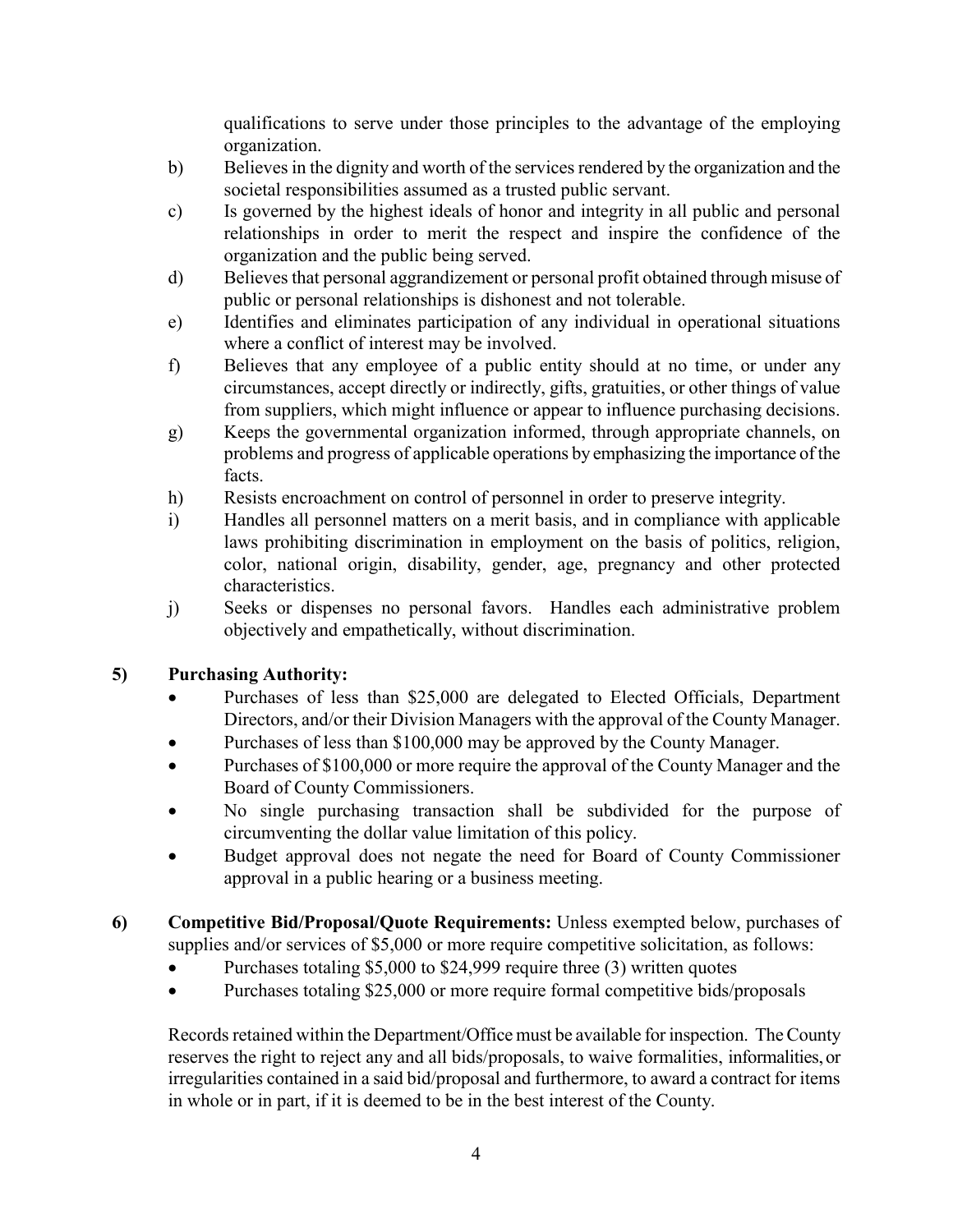- **7) Exceptions to Bid/Proposal/Quote Requirements:** Douglas County recognizes that sometimes procurement does not lend itself to competitive source selection. The following list identifies the types of purchases that are exempt from competitive source selection.
	- Single Source and Sole Source Procurements (Section 20)
	- Local, State, or Federal Pricing
	- Cooperative Purchasing/Price Agreements
	- Piggybacking on bids/proposals/contracts from other government entities
	- Purchases through vendors selected for annual countywide award (Section 23)
	- Maintaining the necessary standardization of equipment
	- Professional services selected from a pre-qualified vendor list (if the pre-qualified list was created as a result of a formal process)
	- Emergency Purchases (Section 21)
	- Renewal of Existing Software and Licenses
	- Informational Database Access Subscriptions and Licenses
	- Real Estate and Open Space Leases/Purchases
	- Exceptions to Purchase Order/Encumbrance Requirements (Section 9)
	- Determination by the County Manager that a negotiated contract with a single vendor is in the best interest of the County
- **8) Purchase Order/Encumbrance Requirement:** Unless exempted below, purchases totaling \$5,000 or more require the issuance of a purchase order and encumbrance of budget.

## **9) Exceptions to Purchase Order/Encumbrance Requirement:**

- Purchases that have met the competitive bid/proposal/quote requirements and can be paid, via single payment, on a county-issued purchasing card
- Utilities (electricity, natural gas, telephone, water, or similar services)
- Fuel
- Contributions and Grants
- Advertising
- Allocations to Outside Agencies/Intergovernmental Agreements
- Postage and Mailing House Services
- Recording Fees
- Insurance, Legal, and Medical Services
- Training, Memberships, Dues, Subscriptions, and Publications
- Seminars, Conferences, and Travel Expenses
- Debt Service and Issuance Costs
- **10) Procurement of Technology Items:** All computer-related equipment, software, licenses, telecommunications, printers, and fax machines are to be approved by the Director of Information Technology (or their designee) prior to purchase. All requests are reviewed by Information Technology for cost effectiveness, compatibility, configuration, standardization, and support capability.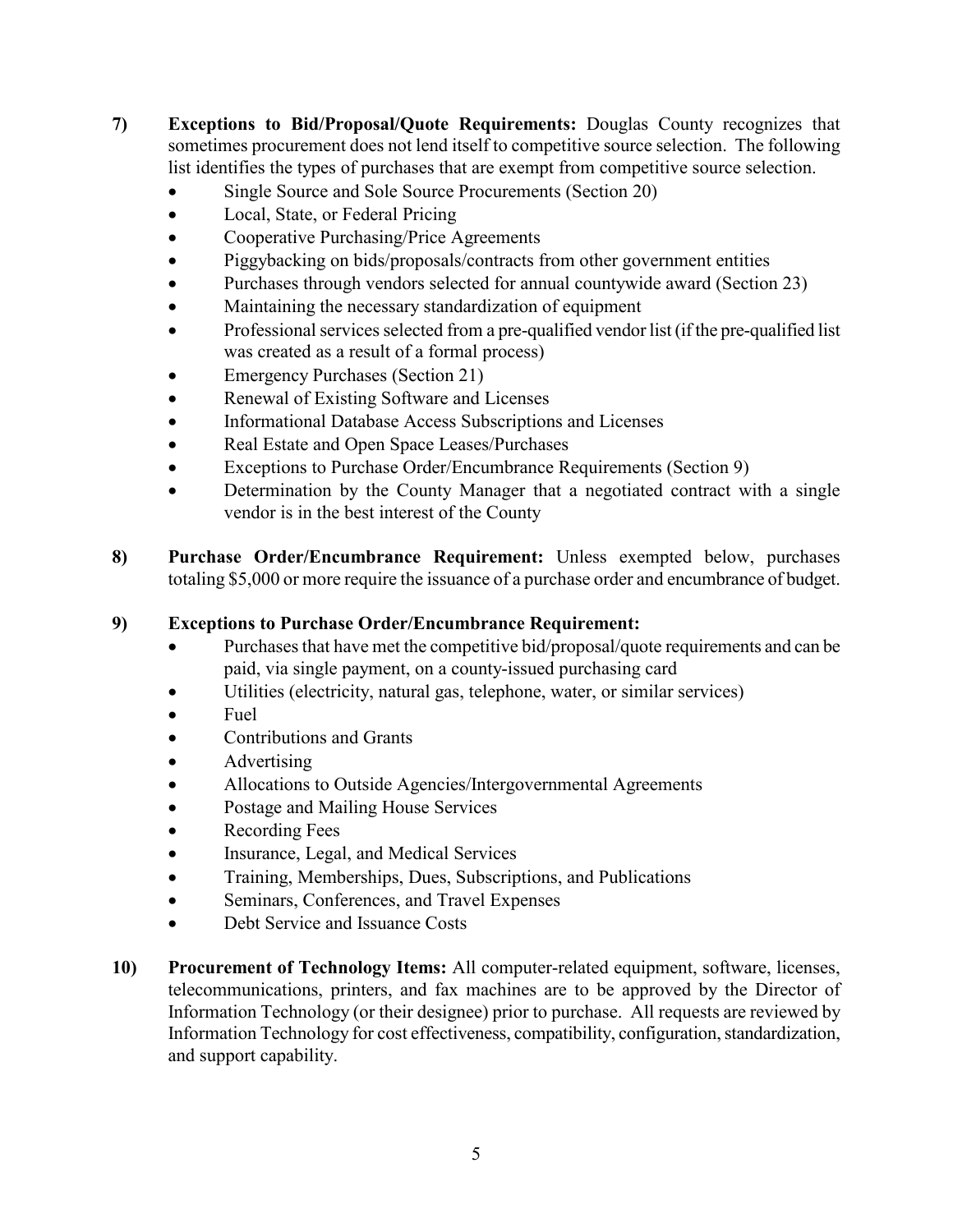- **11) Procurement of Furniture Items:** All furniture-related items are to be approved by the Director of Facilities, Fleet & Emergency Support Services (or their designee) prior to purchase. All requests are reviewed for cost effectiveness, compatibility, configuration, standardization, and support capability.
- **12) Conflict of Interest:** All County employees are prohibited from:
	- Knowingly influencing the County to enter into a purchase agreement/contract that will benefit the employee either directly or indirectly.
	- Underestimating or exaggerating requirements to a prospective bidder for the purpose of influencing bids/quotes.
	- Misrepresenting the quality of a vendor's products and/or services.

Please familiarize yourself with the Ethics-Centered Government document posted on DCNet, under the heading of "Human Resources" or click on the following link at: [https://douglascounty.sharepoint.com/county\\_manager/Documents/Ethics-](https://douglascounty.sharepoint.com/county_manager/Documents/Ethics-Centered%20Government.pdf)[Centered%20Government.pdf](https://douglascounty.sharepoint.com/county_manager/Documents/Ethics-Centered%20Government.pdf)

**13) Conduct When Dealing with Vendors:** The County values its suppliers and assumes that all suppliers, in turn, value the County's business. No token or display of this appreciation is necessary or encouraged.

If a procurement decision is sound, the method of determination is documented and open to public inspection. It is important that awards are made based on competition or the best value for the County, that the reason for those awards are documented and defensible, and that your decision is based on fact and is made in the best interest of the County.

- **14) Vendor Debarment Procedure:** Debarment of a vendor is an action taken by the County to exclude individuals or firms from contracting with the County for a specified period of time. The Purchasing Division may debar a vendor for cause by written notification that shall include the reasons for debarment and the period it remains in effect. The following actions are causes that may result in debarment:
	- a) Unsatisfactory performance on a contract with the County, including but not limited to, failure to comply with contract terms and conditions or failure to meet specification/scope of services requirements.
	- b) Offering any gift, gratuity, favor, or advantage to any County employee.
	- c) Failing to disclose a condition constituting a conflict of interest.
	- d) Court judgment finding a violation of Federal or State antitrust laws.

During the period of debarment, a vendor will not be eligible for contract awards, or have contracts renewed or extended. It is the responsibility of the vendor to request reinstatement at the end of the debarment period.

**15) Procurement Records:** Procurement documents are subject to the Colorado Open Records Act (CORA) and are generally available upon written request. All open records requests must be emailed to [CORA@douglas.co.us.](mailto:CORA@douglas.co.us) All procurement documents are retained and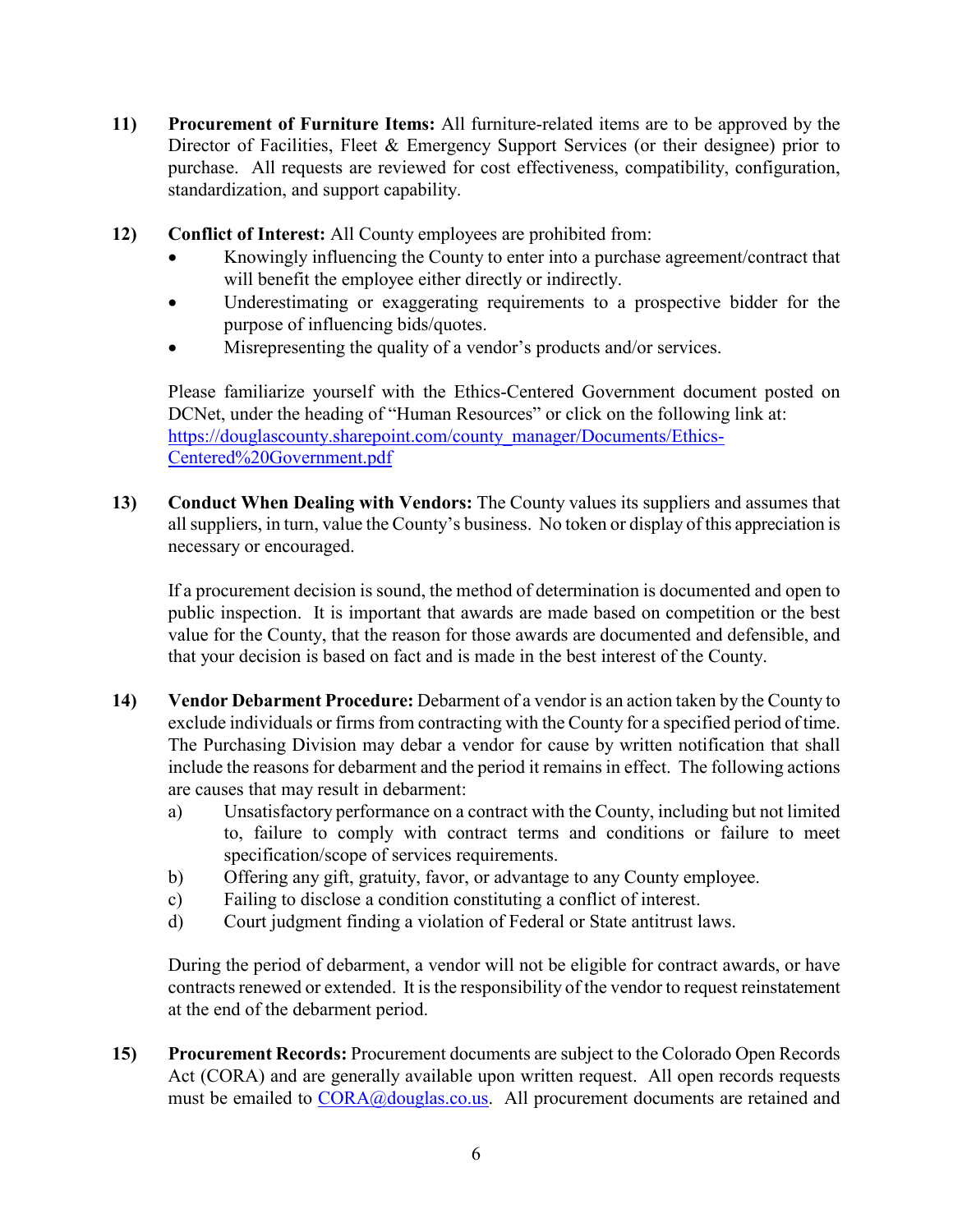disposed of in accordance with records retention guidelines and schedules.

Douglas County does not release the responses to a procurement solicitation until an award has been made and the contract is fully-executed. All submissions received must be kept secure during the evaluation process.

- **16) Preferences:** We believe that preferences diminish competition. Douglas County does not exercise any "preferences". Businesses owned and operated by local, minority, and/or women are encouraged to submit responses to any and all quotes, bids and proposals; however, preference will not be given over any other business.
- **17) Tax Exemptions:** Vendors shall not include state, local, or federal taxes in any prices quoted to the County. The County federal tax exemption number is 84-6000761 and the County state tax exemption number is 98-04428. A state tax exemption certificate will be furnished upon request.
- **18) Contracts:** As specified by the County Attorney's Office, "Contracts provide necessary protection for the County and should be required when purchasing any goods or services." A copy of the standard Public Contract for Services is available, by request, from the County Attorney's Office.
- **19) Insurance Requirements:** As specified by Risk Management, all insurance requirements must be approved prior to contract award.
- **20) Single Source and Sole Source Procurements:** A **single source** is a type of procurement where an entity has chosen to "standardize" a particular type of commodity or service for purposes of continuity of parts, equipment, maintenance, service, and training. Single sources are usually for items that are available through a competitive process. A **sole source** is a type of procurement where an item is only available from one source. Sole sources are for the procurement of items for which there is no competition.

A single source or sole source procurement must be documented and will be evaluated on a case-by-case basis. Any request by a County department/office that procurement should be restricted to one potential supplier shall be accompanied by a written explanation from the department/office (explanation/justification letters should not be written by the vendor/manufacturer) as to why no other supplier will be suitable or acceptable to meet the need. This written explanation will be attached to the purchase request for auditing purposes; all single/sole source purchases must be approved by the County Manager. In cases of reasonable doubt, competition should be solicited.

**21) Emergency Condition/Emergency Purchase:** An emergency/disaster condition is a situation which creates a threat to public health, welfare, or safety such as a situation that may arise by reason of fire, flood, epidemic, pandemic, civil disturbance, equipment failure, or other natural or man-made reasons that may be proclaimed by the execution of a Disaster Declaration (as found in the Emergency Operations Plan). The existence of such conditions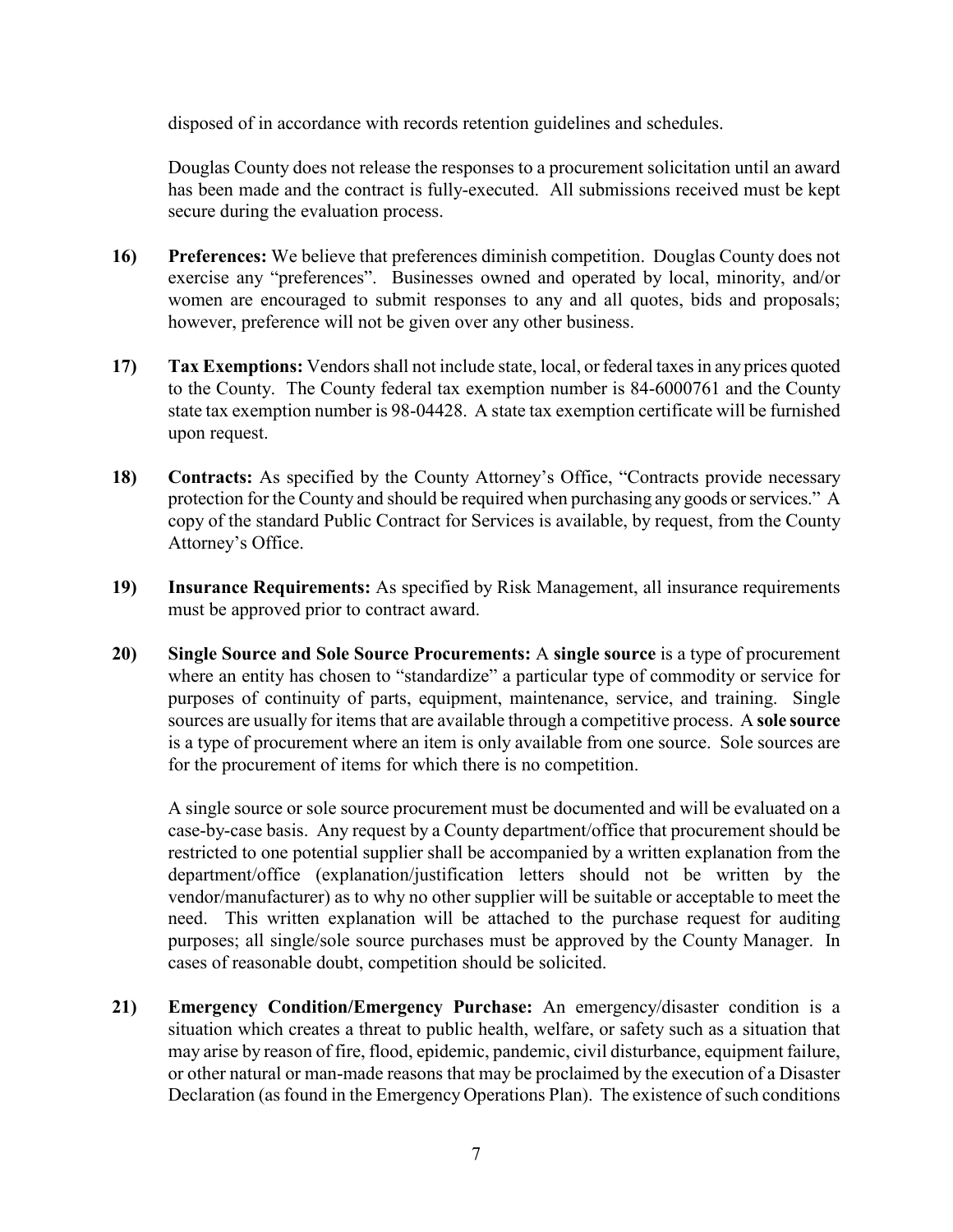creates an immediate and serious need for supplies, equipment, materials, and services that cannot be met through normal procurement methods and the lack of which would threaten the function of County government, or the health, safety or welfare of County residents. A need for an emergency procurement shall waive all existing procurement requirements and shall be limited only to the quantity of those supplies, equipment, materials, or services necessary to meet the emergency.

**22) Use of State or Other Governmental Entity Awards:** The County may purchase from state and local governmental entity contracts that have been awarded for goods and/or services required, when the award specifically states that this is permissible. The County should not use the prices on a state or local governmental entity contract as a means of negotiation with other vendors. Typically, the prices under these contracts have been negotiated with the anticipation that the volume will be increased because other government agencies having similar requirements will use them. These contracts are already in place and is a timesavings and normally cost-savings measure as they eliminate the requirement for a formal solicitation. Also, there are usually negotiated terms and conditions that prove to be beneficial for all governmental agencies.

When a particular commodity/service is available on a state or local governmental contract, you may purchase directly from the contract, referencing the contract or award number, at the price negotiated by the state or local governmental entity.

- **23) Use of County Wide Annual Price Agreements:** The Purchasing Division, for the benefit of the entire County, establishes annual Countywide awards for supplies and services. These awards are advertised and awarded to the vendor(s) that provide the best overall price to the County. Since these agreements have been completed in an open market, County departments may place orders against these awards without needing to obtain additional competitive bids/quotes. All County departments are encouraged to use the County wide awards. If the County wide awarded vendor cannot meet your requirements, then the purchasing division should be notified.
- **24) Purchasing Card Program:** The Douglas County Purchasing Card may be used for purchases in accordance with the rules and regulations set forth in the Purchasing Card Policy, III.1.5, and all associated forms. County departments/offices desiring to participate in this program should contact the Purchasing Division to request information.
- **25) Professional Services:** Services rendered by members of a recognized profession or possessing a special skill. Such services are generally acquired to obtain information, advice, training, or direct assistance.

If any vendor/consultant is involved in the preliminary design/development of any project, they will be considered to have superior knowledge of the project as well as an unfair advantage over all of the other bidders, thus creating an "unlevel playing field" and therefore will not be allowed to bid on the project.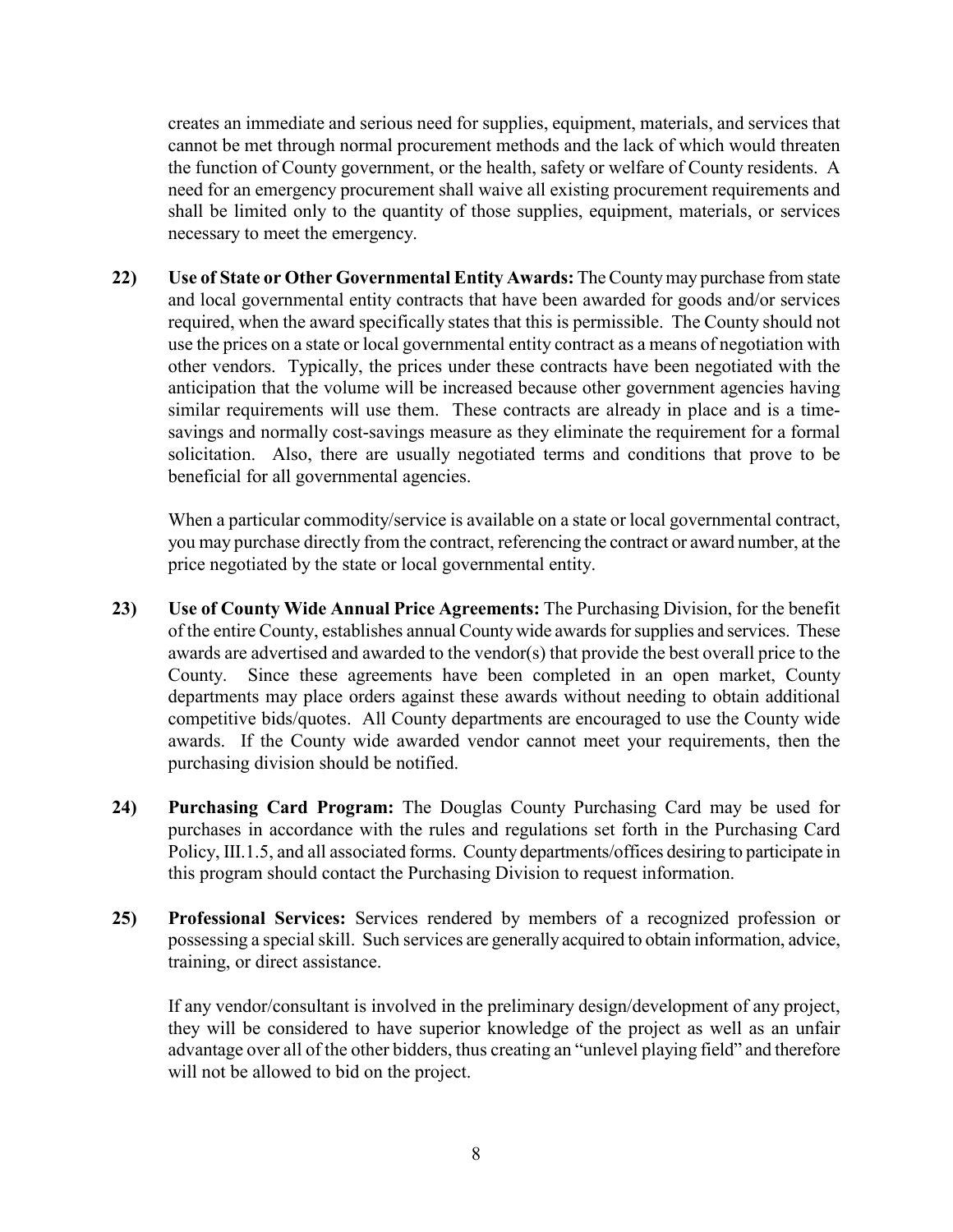In all circumstances where Professional Services are procured, a purchase order and public contract for services must be created.

- **26) Procurement Methods Not Requiring Formal Solicitation:** All purchases and contracts shall be procured competitively if the aggregate dollar total is more than \$5,000, with the exception of purchases or contracts made under Section 7, Exceptions to Bid/Proposal/Quote Requirements.
	- a) **Purchases ~** Expenditures for the procurement of supplies, equipment, materials, or services having an estimated value of less than \$5,000 may be made by exercising one of the below-mentioned informal procurement methods. Informal procurement methods do not require the publication of a legal notice and do not require compliance with the formal procurement methods. No single procurement transaction shall be subdivided for the purpose of circumventing the dollar value limitation of this policy. The types of informal procurement methods are:
		- **i) Small Purchase ~** A small dollar purchase may be made for supplies, equipment, materials, or services in the amount of less than \$5,000 without the need of obtaining more than one quote/bid.
		- **ii) Request for Quote ~** A Request for Quote (RFQ) should be used to purchase supplies, equipment, materials, or services of \$5,000 to and including \$24,999. An RFQ may be informally solicited from multiple vendors or posted on the Rocky Mountain E-Purchasing System. When using this method, the department should request the vendor to provide a written quote, which should include all pertinent information to ensure that all details relating to this purchase, i.e., cost, date of delivery, freight charges, discounts, etc., are understood. A minimum of three (3) price quotes should be received; a "no response" or "no thank-you" does not meet the requirement of a responsive quote. Upon receiving the quote responses, the department/office or the purchasing division will then tabulate the responses for review. After the review and selection process is complete, the department/office will be responsible for creating a purchase request to signify their intentions; the purchase request must include copies of the quotes received and the tabulation spreadsheet. The purchase request should then be forwarded to the purchasing division for processing.
- **27) Procurement Methods Requiring Formal Solicitation:** It is generally recognized that the surest way to determine the best source is to conduct a competitive bid/proposal among potential suppliers. True competition requires comparing prices, terms, and conditions of equal or similar items or services. It is important to consider the criteria on which to determine the best source. Even when there is only one supplier of a specific item, the issuance of a formal bid/proposal maintains a competitive environment. It is competition, either actual or perceived, which forces vendors to keep their prices reasonable.

The procurement of goods or services exceeding, or equal to, an amount of \$25,000 must be competitively solicited. The success of a formal competitive solicitation begins with the preparation of good specifications.

a) **Purchases ~** Expenditures for the procurement of supplies, equipment, materials, or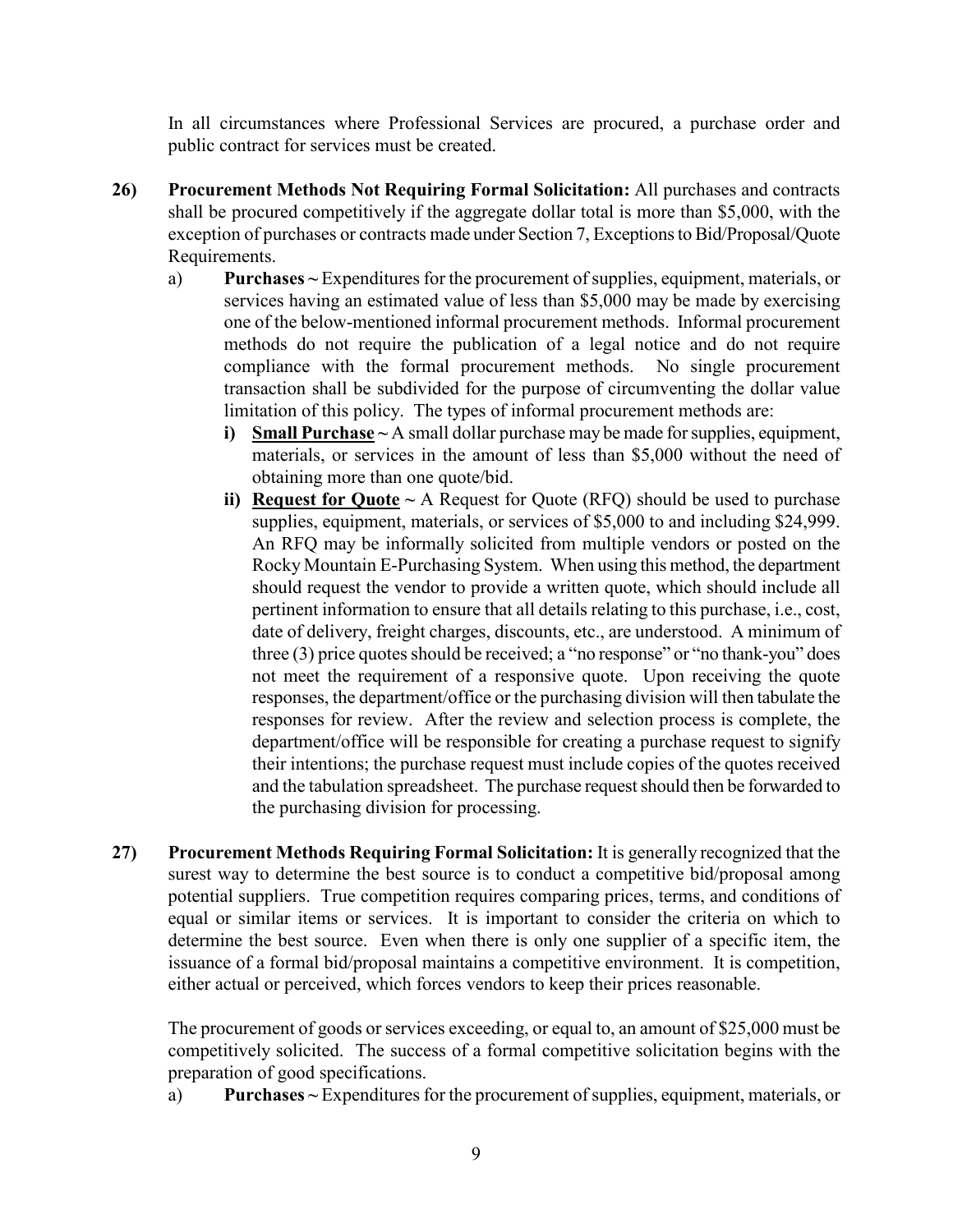services having an estimated value of \$25,000 or more may be made by exercising one of the below-mentioned formal procurement methods. Formal procurement methods require the publication of a legal notice and require compliance with one of the following formal procurement methods. No single procurement transaction shall be subdivided for the purpose of circumventing the dollar value limitation of this policy.

The primary types of formal procurement methods are:

- **i) Invitation for Bid ~** An Invitation for Bid (IFB) is a formal procedure used by the Purchasing Division, in accordance with proper procurement methods, to solicit bids from vendors for merchandise and in some cases for services. The Purchasing Division will strive to obtain the best overall price while not sacrificing quality and service. Bid procedures shall be open and unrestricted.
- **ii) Request for Proposal ~** A Request for Proposal (RFP) is a formal procedure used by the Purchasing Division, in accordance with proper procurement methods, to solicit proposals from vendors for services, and in some cases for merchandise. The Purchasing Division willstrive to obtain the best overall price while not sacrificing quality and service. Proposal procedures shall be open and unrestricted.
- b) **Preparation of Specifications for Bids or Proposals**  $\sim$  The requesting department/office is responsible for preparing the detailed specifications/scope of services for all bids and proposals. The specifications/scope of services shall be a clear and accurate description of the need/project and include sufficient detail to provide for suitable purchases of goods and/or services.
- c) **Bid/Proposal Distribution ~** All bids/proposals issued by Douglas County are posted on the Rocky Mountain E-Purchasing System.
- d) **Legal Notice ~** All legal notices include a general description of the supplies and/or services to be purchased and the due date and time. At a minimum, each bid/proposal solicitation shall be advertised, for one week, in the legal newspaper of the County. Adequate public notice of the bid/proposal shall be given, but in the case of a construction-related project, a minimum of a fourteen (14) day notice shall be given.
- e) **Pre-Bid/Proposal/Site-Visit Meeting ~** A pre-bid/proposal/site-visit meeting may be conducted for the purpose of explaining the project requirements and/or viewing the location. The meeting should be held long enough after the bid/proposal has been issued to allow all vendors to become familiar with the project details; however, within adequate time before the bid/proposal due date to allow consideration of the meeting results for the vendors to prepare their bid/proposal response. The meeting may be mandatory if it is determined necessary to ensure familiarity of the project prior to bid/proposal submission; only those vendors attending the mandatory meeting will be allowed to submit a bid/proposal for the project. Nothing stated at a pre-bid/pre-proposal meeting shall change the original bid/proposal unless the change is made in a written addendum.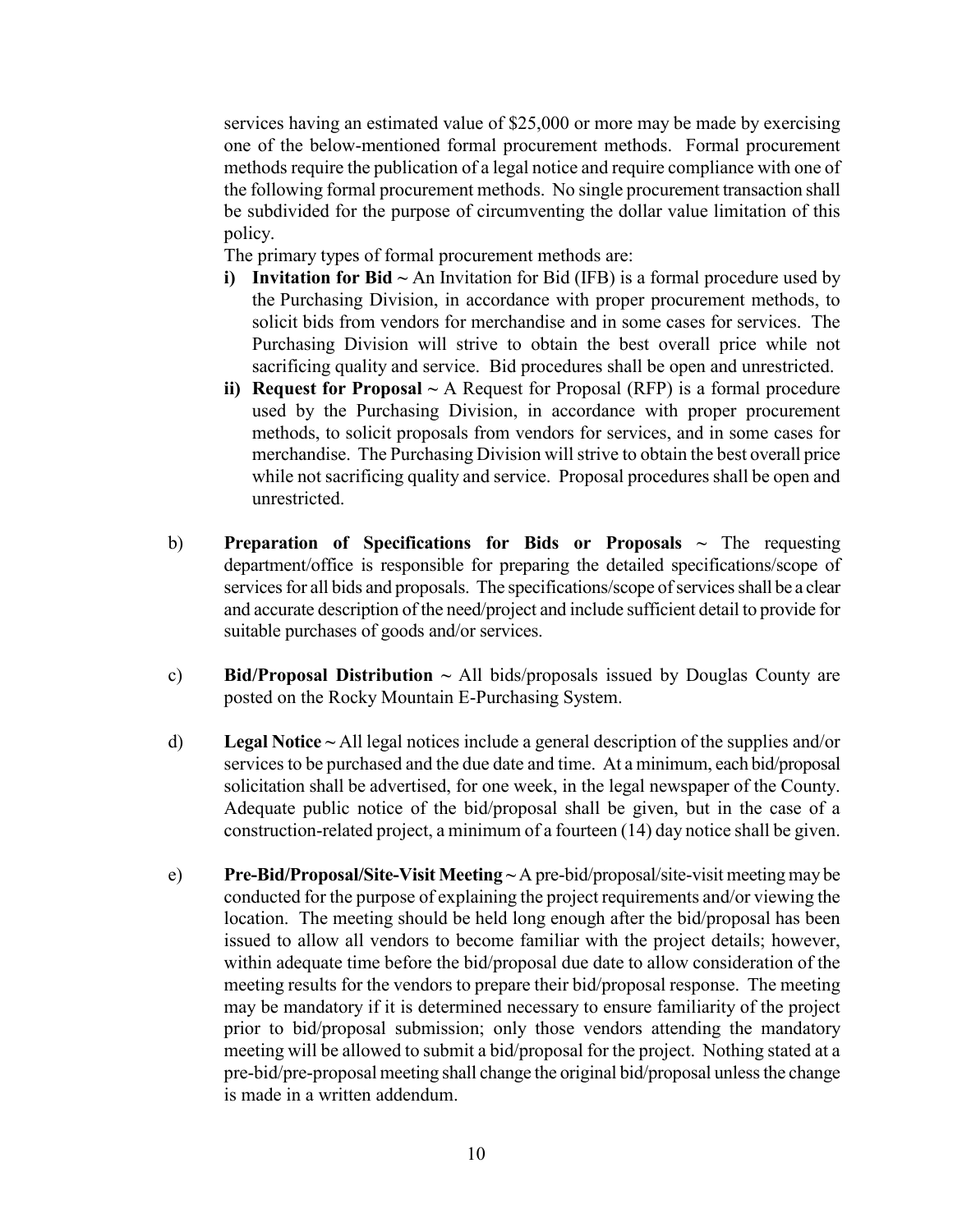- f) **Addendum to a Bid/Proposal ~** At any time after the initial posting of the bid/proposal but not later than three (3) days prior to the due date, addendums to the original IFB or RFP may be posted for clarifications and/or changes to the original document(s). Addendums shall be posted on the Rocky Mountain E-Purchasing System. Acknowledgement of the receipt of the addendum must be included in the submission of the IFB or RFP response. If the addendum alters the information required on the bid form, a revised bid form will be provided as a part of the addendum and will be required with the vendor response. Failure to acknowledge the receipt of the addendum may be cause for the rejection of the IFB or RFP response.
- g) **Withdrawal of Bid/Proposal Response ~** A vendor, prior to the bid/proposal due date and time, may withdraw their response if the vendor representative appears with a written request (including contact information) for withdrawal of the bid/proposal. The withdrawal of a bid/proposal response after the due date and time will be handled on a case-by-case basis.
- h) **Bid/Proposal Submission ~** All bids/proposals must be signed, sealed, clearly marked, addressed, and delivered, as indicated.
- i) **Low Tie Bids ~** As a general rule, if two or more bids are received for the same total price and one of the bidders has their place of business within Douglas County, the local vendor will be considered the low bidder if the quality and service of the tie bids are equal. In the event that two or more local vendors submit a "low" tie bid, the contract will be awarded by a random drawing.
- j) **Late Bid/Proposal Response ~** Any or all bids/proposals that are not received prior to the due date and time stated, will be rejected. There will be no acceptable excuses for a late bid or proposal response.
- **28) Protested Solicitations and Awards:** Any actual or prospective bidder, offeror, or contractor who is aggrieved in connection with the solicitation or award of a contract may file a protest. The protest must be submitted within seven (7) business days after such aggrieved person knows or should have known of the facts. All protests must be emailed to the County Purchasing Supervisor.

The purchasing division and/or a designee shall have the authority to settle and resolve the protest of an aggrieved bidder, offeror, or contractor, actual or prospective, concerning the solicitation or award of a contract. A written decision regarding the protest shall be rendered within seven (7) business days after the protest is filed. The decision shall be based on and limited to a review of the issues raised by the aggrieved bidder, offeror, or contractor and shall set forth each factor taken into account in reaching the decision.

**29) Purchase Order Functions:** An approved purchase order assures the department/office that approval has been obtained to order and accept delivery of the specified goods and/or